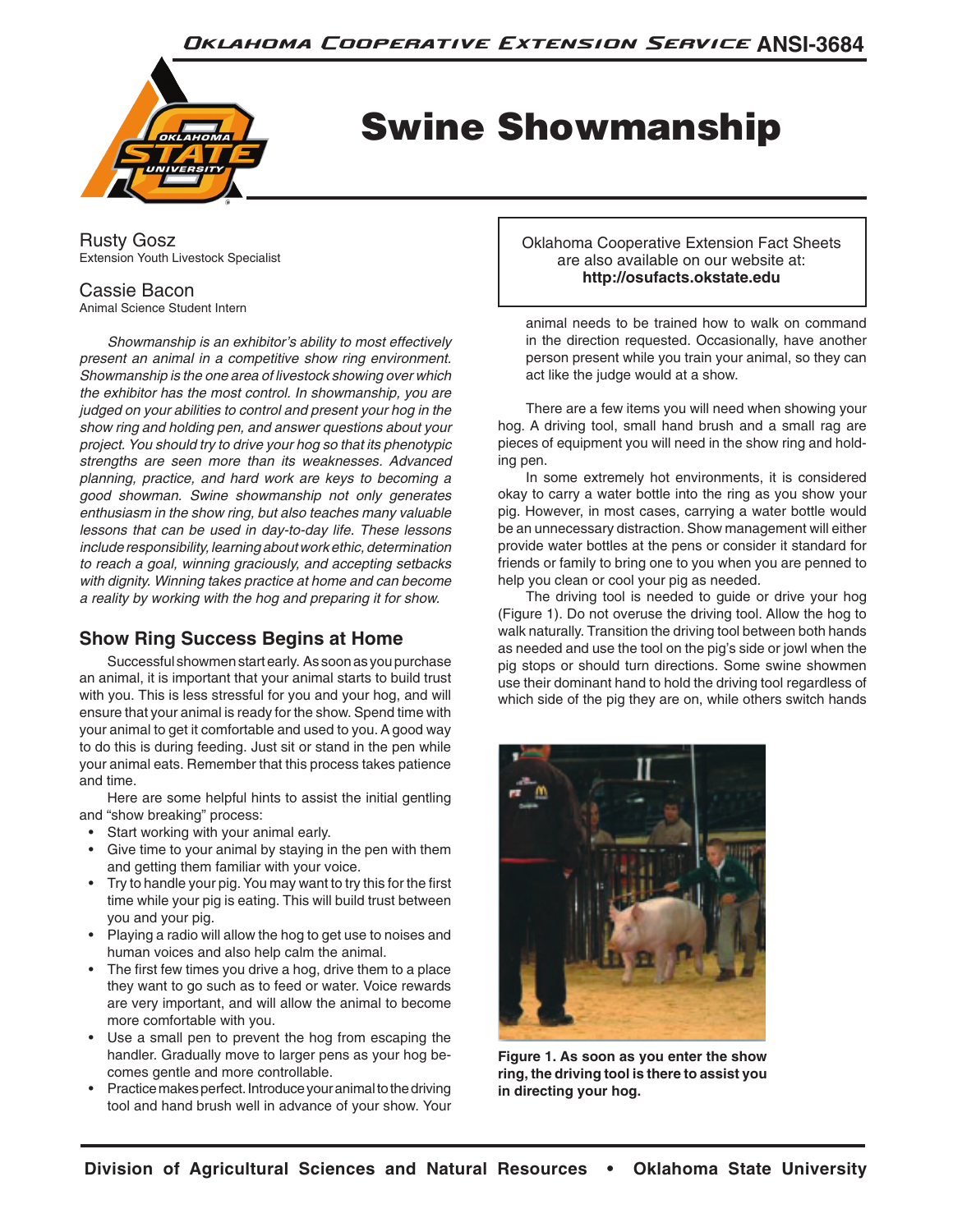as they switch sides. Both methods are acceptable as long as switching hands is done smoothly. Never hit, kick, or beat, but merely tap on the hog. Be careful to never use the driving tool on the pig's ham or loin. Examples of acceptable driving tools include:

- Livestock cane
- Hog whip
- Riding crop
- Hog driving stick
- Plastic piping

Hog whips with "flappers" on the end are not recommended because they are noisy and unprofessional.

A small hand brush and rag are essential while showing a pig. Pigs will rub against one another and get dirty or the judge may sprinkle your hog with shavings. As a showman, it is your responsibility to keep your animal clean with your brush or rag. They can be placed in your less dominant hand or in your back pocket. Placing the brush and rag in your back pocket is the preferred method because it frees up your hand, allowing you to use your hand to further guide your hog (Figure 2). Like the driving tool, never place your hand on the pig's ham or loin.

Especially during summer shows, make sure your hog remains well hydrated, which will allow it to remain more comfortable and help prevent overheating and stress problems.

# **Driving Your Hog**

There is no halter used when showing a hog. Instead, exhibitors must drive their hog with complete confident control for the judge to appraise the animal.



**Figure 2. Naturally move your hog around the ring with its head up. Finding open areas will help get your pig noticed.**

#### **Special Situation**

*Fighting hogs: Occurs when a group of hogs engage in a fight. DO NOT jump between fighting hogs. You may use a cane to assist in controlling the situation. A ringman will use a board to further separate fighting animals. Remember that keeping yourself and other exhibitors safe is the number one priority.*

When driving, you should be on the hog's side which is opposite the judge. For example, if the judge is on the hog's right side, you should be driving from the left side of your hog, always keeping the animal between you and the judge. Try not to "over show" your animal. A judge will not be impressed if you always block everyone else's view or over maneuver your animal. Furthermore, your animal will become irritable. Instead, keep your pig 10 to 20 feet away from the judge, but never under the judge's feet.

The driving tool should be used without drawing attention to your hog or to the tool being used. Touch the animal from the fore rib forward (shoulder and jowl area) to turn. If you want the hog to move to the right, touch the left jowl of the hog (Figure 3). If the hog needs to move to the left, touch the right side. Using your hands to help maneuver your hog is a very acceptable and encouraged showmanship technique especially to drive your hog out of the corner of the show ring. Always remain calm and simply place your hands in front of the hog's face to assist in turning it away from the corner (Figure 4).

By the time you arrive at the show, your hog should already be trained to drive and act correctly. Observe where you are going in the show ring and look to see that you are driving your pig in the open areas with adequate distance from the other hogs. Walk at a moderate pace and straight ahead with the hog's head up in the air (Figure 2). During the drive, the hog's head should be just high enough to present an impressive style, attractive side view and graceful walk. Working on keeping the head up should not be carried to extremes that can be distracting or that keep your hog from moving out at a good pace. Let your hog walk out freely and naturally, not too fast and not too slow, never turning the pig



**Figure 3. Keep your hog between you and the judge at all times. Tell your hog which direction to turn by use of the driving tool.**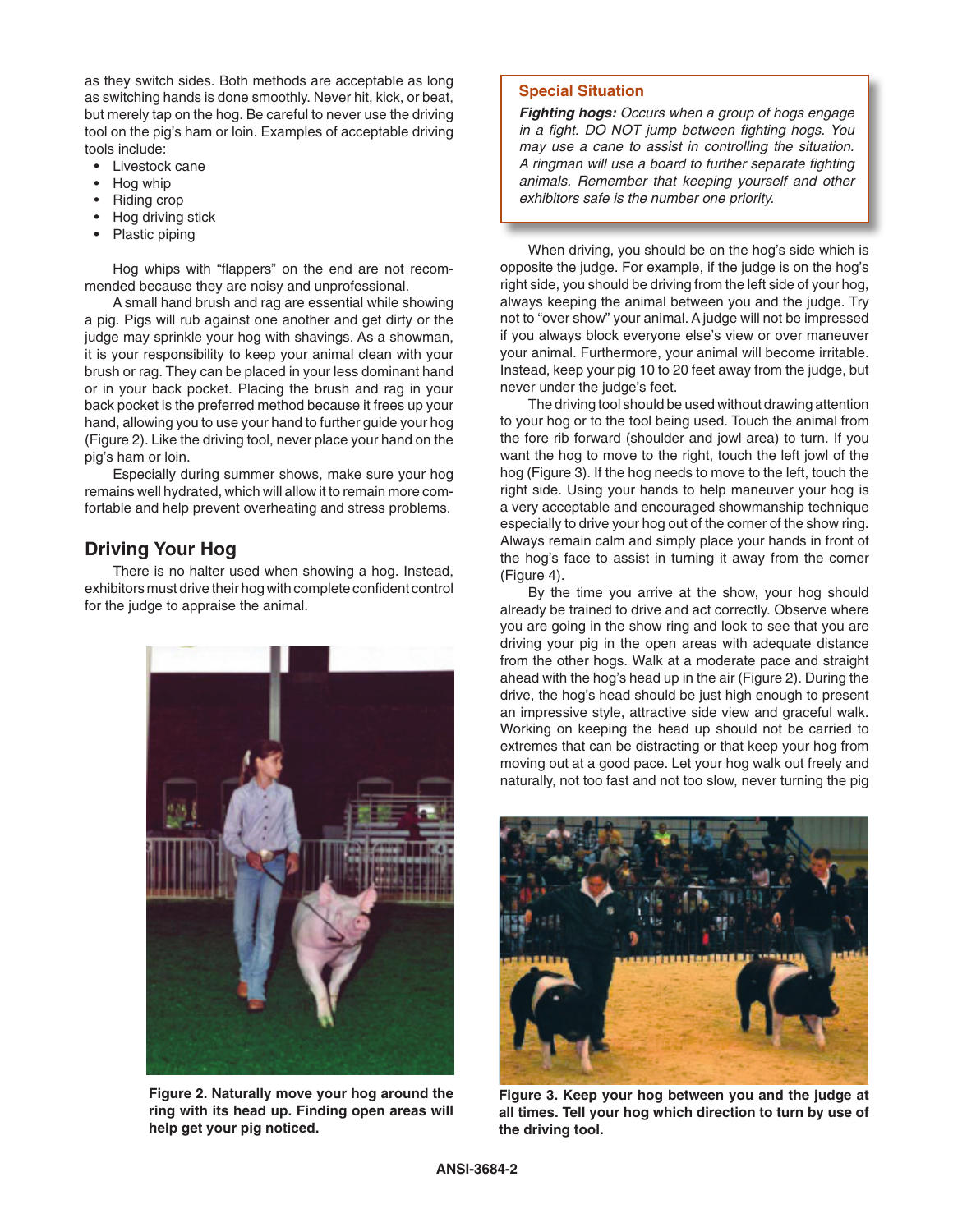

**Figure 4. Use your driving tool along with your hands to help get your pig out of the ring corner.**

sharply. Good showmen are constantly looking for openings in the ring to drive their hog, keeping their pigs off the fence, away from groups of pigs and out of corners.

Be observant for signals and instructions from the judge and the ring officials. Often, a judge will ask you to pen your pig. Naturally walk your pig to the assigned area as quickly and efficiently as possible. Open the gate when you have driven your pig close to the pen, pen your pig, then close and latch the gate behind you. While in the pen, **keep showing.**

The proper technique while in the pen is as follows: First, address the cleanliness and well being of your pig by brushing them off and wetting the haircoat. Spray bottles should be available at the pens or brought to you by someone, so you can clean and cool your pig. Second, stand or kneel behind your pig, keeping your eye on the judge for instructions to reenter the ring. The pig should be at a side view in the front of the pen by the gate, with its head at the end where the gate will open. This position allows the judge to see your pig as he looks at the pen, and your pig is pointed in the direction needed for an easy exit. When the judge signals for you to leave the pen, open the gate and shut the latch behind you.

While the judge is appraising your animal, he or she could walk around your animal. It is important you are aware the judge is coming. If the judge comes from the right side of your animal around the front of the animal's head, walk behind the animal to reach the right side as the judge comes even with the head of the animal. This allows the judge to see more of your animal and lets them know you are aware of their location. Move the opposite way if the judge comes from the opposite direction. **Keep the animal between you and the judge at all times.** One of the key points in swine showmanship is to never obstruct the judge's view.

#### **Special Term**

*Driving a hog: Occurs when an exhibitor moves the hog with a driving tool and hand brush in the show ring to allow the judge to fully see the appearance of the animal. When driving a hog, there are three views that should be shown—the rear view, side view, and front view.*

#### **Appearance**

The animal should be clean, well-groomed, and clipped in those areas as acceptable or recognized for the breed or sex. The hair should be clipped to proper lengths. A good grooming job exemplifies pride of ownership by the exhibitor. The many hours spent preparing your animal in advance of the show will be evident in the show ring.

You should be neat and clean just as the hog should be well-groomed. Remember, the audience looks at you too. Fancy clothes are not necessary, but neatness and cleanliness are important. It is recommended that you wear appropriate clothing consisting of a tucked-in sleeved shirt, leather boots, jeans, and a belt. Avoid faded blue jeans and T-shirts. Instead, a more professional look is better. Check the show regulations concerning dress code and always comply with the requirements such as wearing a specific shirt or jacket. In most cases, it is never appropriate to wear a cap or hat.

Practice good posture in showmanship because it is proper and will keep your hog more calm. Stand with your back straight (Figure 2). Never lean back, but leaning forward is acceptable. Leaning slightly forward expresses a positive interest of concern, as if you were getting into a good action movie and were leaning forward. Keep your feet relatively close together as you walk with natural steps.

The idea is for your **pig to get noticed, not you. Keep eye contact with the judge** to ensure you follow the directions given.

Always be aware of the judge's location; however, do not concentrate on the judge so much that you forget about your animal and the animals around you. Your first obligation is to your hog, so keep checking to see that it is clean and walking in the correct area and position. Be ready to move if the judge signals, or answer any questions about your hog, such as age, breeding program, retail cuts, harvesting information, breed type, or feeding program.

#### **Special Term**

*Good Sportsmanship: Occurs when opponents, show team members, officials, staff, and audience are treated with respect by livestock exhibitors. Good sportsmanship is practicing etiquette at all times within the show ring. The real winners are those who know how to persevere and to behave with dignity—whether they win or lose.*

### **Show Time!**

When you arrive at the show, check the show ring for low spots or dark areas. This will help you avoid these areas when driving your hog, both improving the appearance of your animal and impressing the showmanship judge.

Be sure to know the show schedule and be ready when the class is called. A late arrival in the show ring may cause some confusion or distract the judge. It is wise to confirm your hog is entered in the correct class. Animals entered in the wrong class cause confusion and slow down the show. If the show requires each exhibitor to have an entry card before entering the ring, make sure you have the card, and any other required record or identification. Observe the judging of a few classes